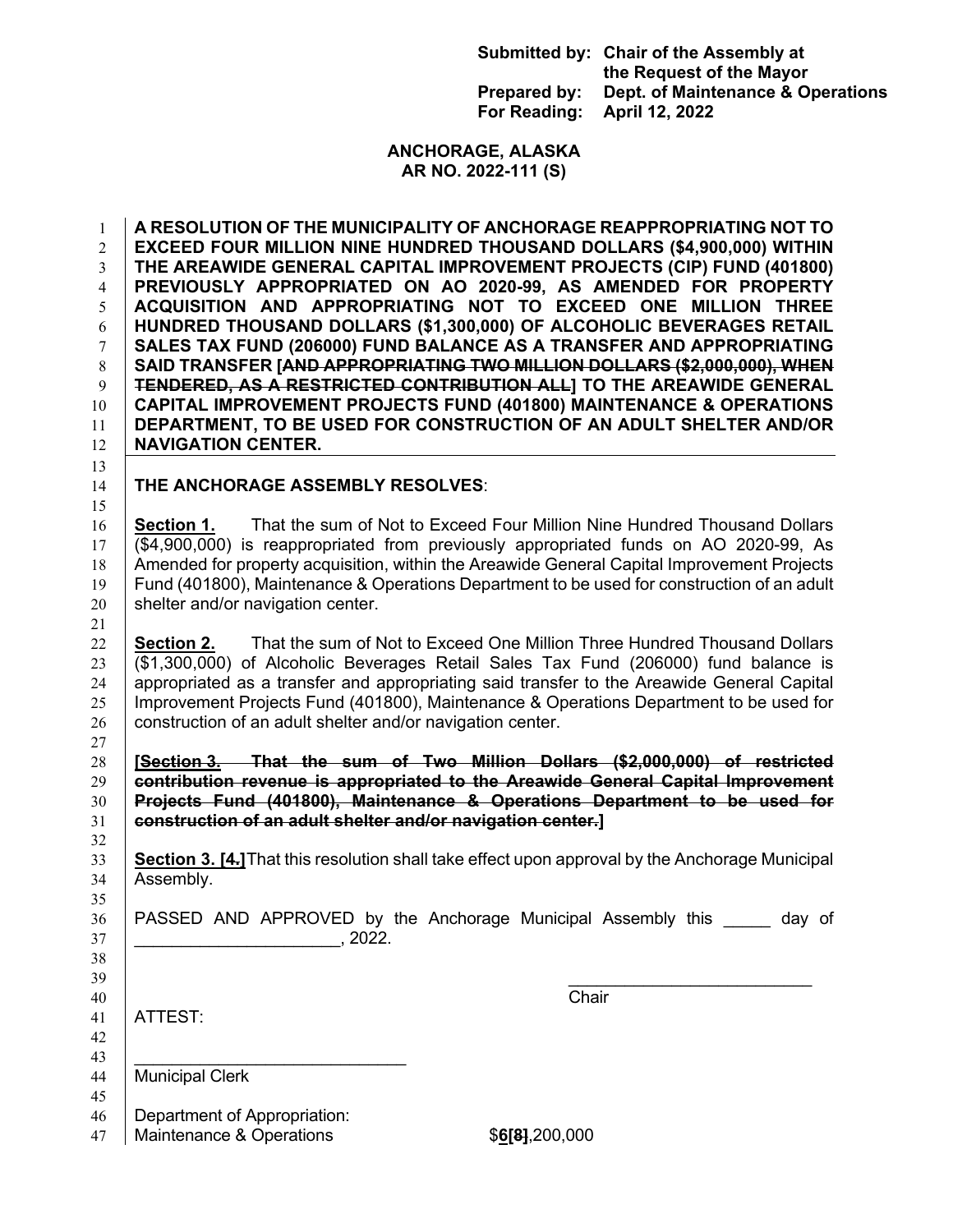

## **MUNICIPALITY OF ANCHORAGE ASSEMBLY MEMORANDUM No. AM 207-2022 (A)**

## **Meeting Date: April 12, 2022**

| $\overline{c}$                                                                                               | <b>FROM:</b>                            | <b>MAYOR</b>                                                                                                                                                                                                                                                                                                                                                                                                                                                                                                                                                                                                                                                                                                                                                                                                                                                                                                                                                                                        |
|--------------------------------------------------------------------------------------------------------------|-----------------------------------------|-----------------------------------------------------------------------------------------------------------------------------------------------------------------------------------------------------------------------------------------------------------------------------------------------------------------------------------------------------------------------------------------------------------------------------------------------------------------------------------------------------------------------------------------------------------------------------------------------------------------------------------------------------------------------------------------------------------------------------------------------------------------------------------------------------------------------------------------------------------------------------------------------------------------------------------------------------------------------------------------------------|
| 3<br>$\overline{\mathcal{L}}$<br>5<br>6<br>7<br>8<br>9<br>10<br>11<br>12<br>13<br>14<br>15<br>16<br>17<br>18 | <b>SUBJECT:</b>                         | <b>OF</b><br>MUNICIPALITY OF<br><b>RESOLUTION</b><br><b>THE</b><br><b>ANCHORAGE</b><br>A<br>REAPPROPRIATING NOT TO EXCEED FOUR MILLION NINE HUNDRED<br>THOUSAND DOLLARS (\$4,900,000) WITHIN THE AREAWIDE GENERAL<br>CAPITAL IMPROVEMENT PROJECTS (CIP) FUND (401800) PREVIOUSLY<br>APPROPRIATED ON AO 2020-99, AS AMENDED FOR PROPERTY<br>ACQUISITION AND APPROPRIATING NOT TO EXCEED ONE MILLION<br>THREE HUNDRED THOUSAND DOLLARS (\$1,300,000) OF ALCOHOLIC<br>BEVERAGES RETAIL SALES TAX FUND (206000) FUND BALANCE AS A<br><b>APPROPRIATING</b><br><b>SAID</b><br><b>TRANSFER</b><br><b>AND</b><br><b>TRANSFER</b><br><b>TAND</b><br>APPROPRIATING TWO MILLION DOLLARS (\$2,000,000), WHEN<br>TENDERED, AS A RESTRICTED CONTRIBUTION ALL] TO THE AREAWIDE<br><b>IMPROVEMENT</b><br><b>PROJECTS</b><br><b>GENERAL</b><br><b>CAPITAL</b><br><b>FUND</b><br>(401800)<br>MAINTENANCE & OPERATIONS DEPARTMENT, TO BE USED FOR<br><b>CONSTRUCTION OF AN ADULT SHELTER AND/OR NAVIGATION CENTER.</b> |
| 19                                                                                                           |                                         | The attached S version of resolution AR 2022-111 includes the following:                                                                                                                                                                                                                                                                                                                                                                                                                                                                                                                                                                                                                                                                                                                                                                                                                                                                                                                            |
| 20<br>21<br>22                                                                                               |                                         | Changing the total appropriation amount from \$8,200,000 to \$6,200,000 by deleting the<br>\$2,000,000 appropriation from the Alaska Community Foundation (ACF).                                                                                                                                                                                                                                                                                                                                                                                                                                                                                                                                                                                                                                                                                                                                                                                                                                    |
| 23<br>24<br>25<br>26                                                                                         |                                         | The change is due to the ability for the check to be issued directly by ACF for payment toward<br>the Adult Shelter and/or Navigation Center structure as previously approved by the Assembly.                                                                                                                                                                                                                                                                                                                                                                                                                                                                                                                                                                                                                                                                                                                                                                                                      |
| 27<br>28<br>29                                                                                               |                                         | To date, a \$50,000 contract has been awarded to Roger Hickel Contracting through the<br>competitive process for construction management. In accordance with Title 7 section 7.15.040,<br>Assembly approval was not required.                                                                                                                                                                                                                                                                                                                                                                                                                                                                                                                                                                                                                                                                                                                                                                       |
| 30<br>31<br>32<br>33<br>34<br>35<br>36                                                                       |                                         | With a focus on the need for the Adult Shelter/Navigation Center to be operational before the<br>Sullivan shelter's June 30, 2022 closure, the Municipality is using a project delivery method<br>process called Construction Manager/General Contractor (CMGC) that accelerates the design<br>and construction process, shortens a project's timeline, and reduces costs. Use of a CMGC<br>process for a separate project was approved by the Assembly (AM 353-2020) on June 23, 2020.                                                                                                                                                                                                                                                                                                                                                                                                                                                                                                             |
| 37<br>38<br>39<br>40                                                                                         | is complete.                            | The Municipality currently is in negotiations for the project's construction. The results from this<br>process in terms of a contract award will come before the Assembly once the CM/GC process                                                                                                                                                                                                                                                                                                                                                                                                                                                                                                                                                                                                                                                                                                                                                                                                    |
| 41                                                                                                           |                                         | The new recommended budget detail is as follows:                                                                                                                                                                                                                                                                                                                                                                                                                                                                                                                                                                                                                                                                                                                                                                                                                                                                                                                                                    |
| 42<br>43<br>44<br>45                                                                                         | <b>REVENUE</b><br><b>Account Number</b> | <b>Account Name</b><br><b>Amount</b><br>401800-122200-RE20001-450010 Transfer from Other Funds<br>(\$4,900,000)                                                                                                                                                                                                                                                                                                                                                                                                                                                                                                                                                                                                                                                                                                                                                                                                                                                                                     |
| 46<br>47                                                                                                     | 206000-305070                           | \$1,300,000<br><b>Fund Balance</b>                                                                                                                                                                                                                                                                                                                                                                                                                                                                                                                                                                                                                                                                                                                                                                                                                                                                                                                                                                  |